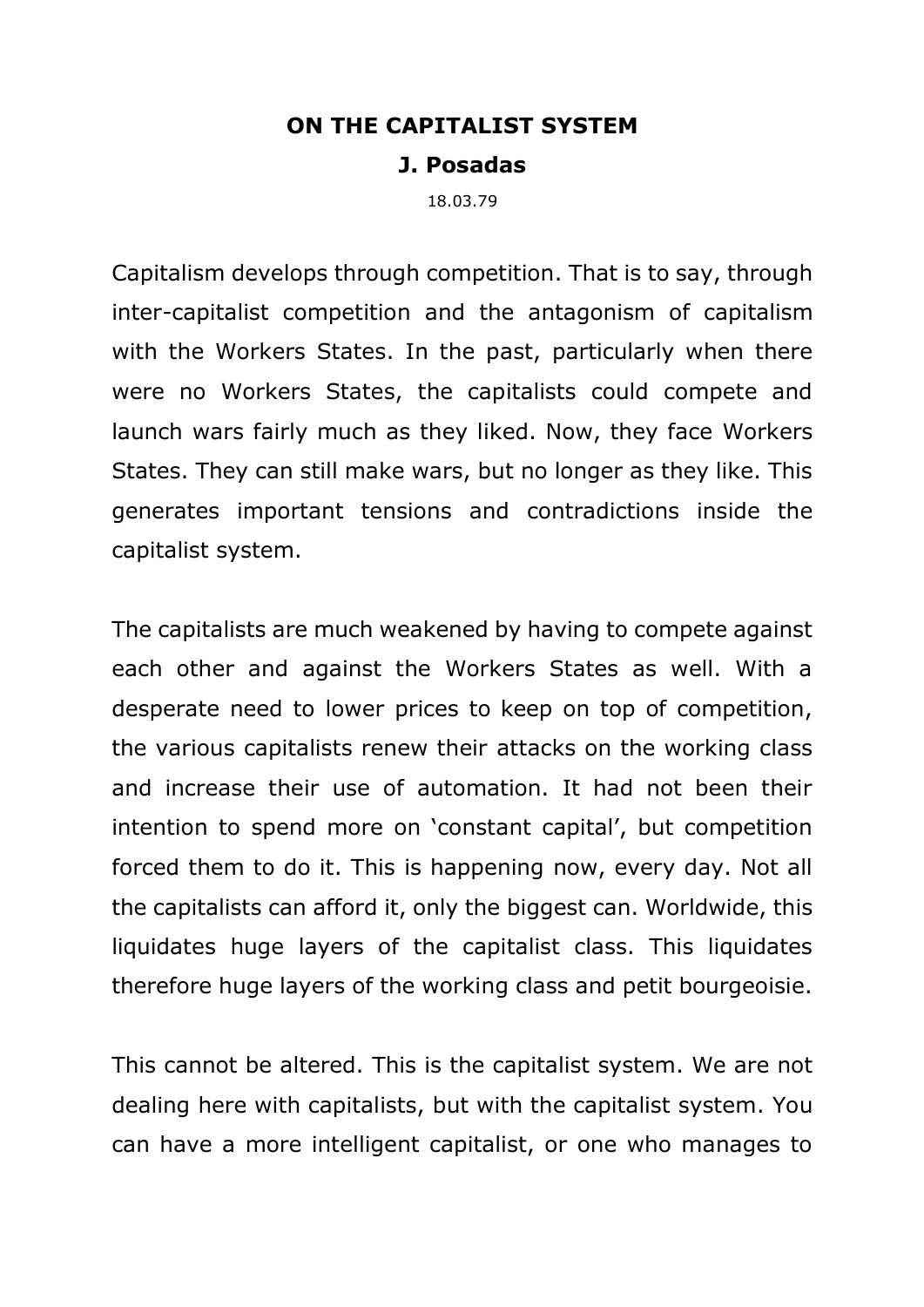last longer than the others; some find the means to survive or create defensive strategies. In the end, however, their survival takes place at the cost of the many other capitalists who go out of business. Capital can only operate on the market - and on the market, the survival of the winners can only be at the expense of all the rest. This happens every day, all the time, and the workers are thrown out of work as a result.

This crisis was always happening in the past. In the worst cases of such crises, the remedy of the capitalist system was generalised world war. Because this liquidated what they call 'excess capacity' and 'excess manpower', inter-capitalist competition could re-start and bring forward a new cycle of economic activity. Capitalism used to fall back on this solution in former times. Now it finds the next generalised world war much harder to organise.

All in all, it is not the aim of the capitalists to liquidate manpower. They are driven to it. Their need to compete drives them to it. The unprecedented level of world competition today drives them, like never before, towards large-scale and generalised war.

Over the recent decades, the capitalists retreated many times in front of their world war solution. At a certain point, they decided to grant unemployment-pay. This payment is quite alien to capitalism. It is unnatural to its system. It generates inside the system the rise of new elements that break the internal norms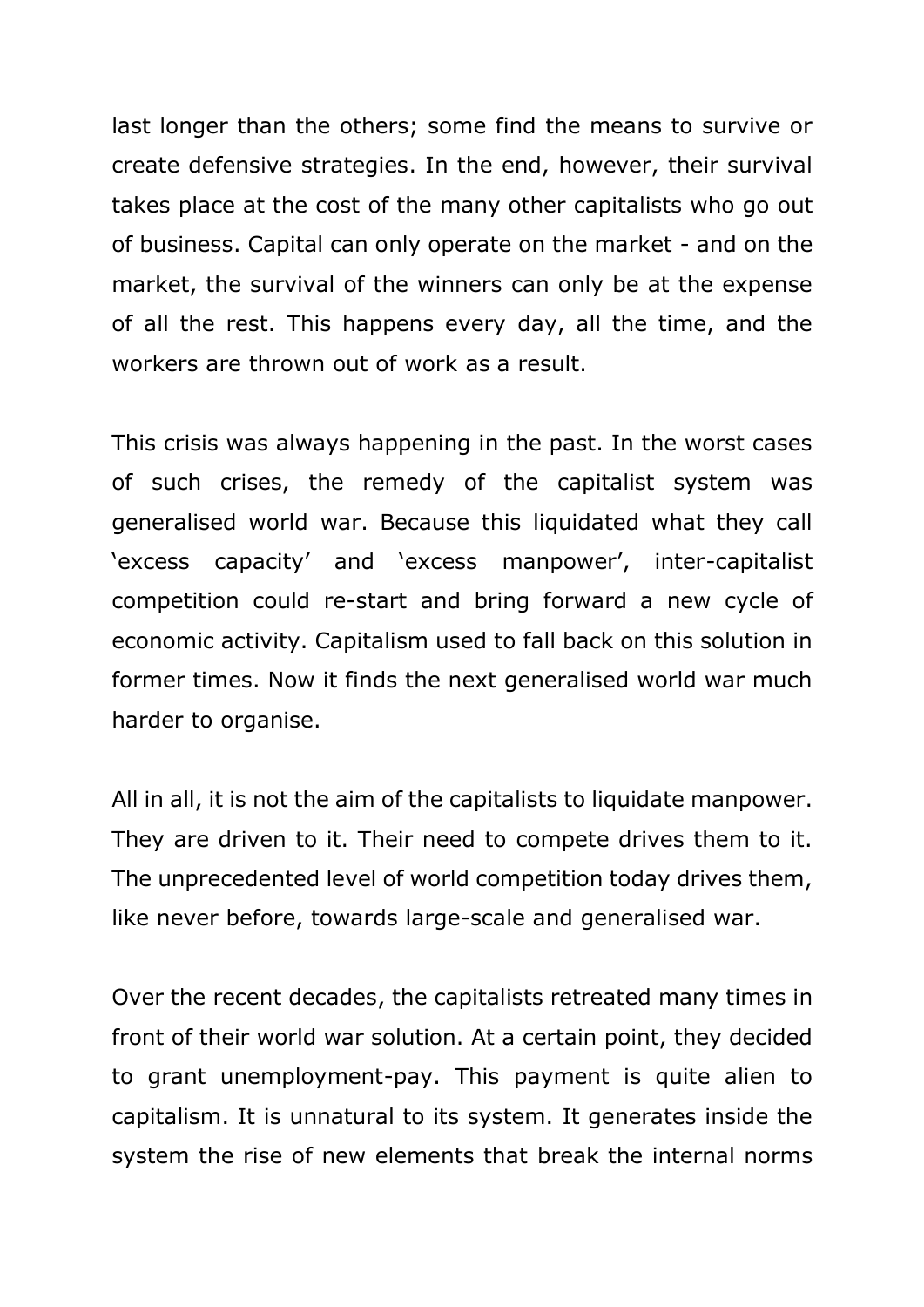of capitalist functioning.

 $\overline{a}$ 

On the part of the anti-war movements, the rejection of the US missiles<sup>1</sup> is an act that shores up the Workers States. Those who reject the Yankee missiles are essentially the masses of the world. The masses see that the Yankee missiles are there to smash progress and life; and they also see that when the Soviets go anywhere militarily, they stimulate progress in every way. In any capitalist country, there isn't one single mobilisation of the masses against the Soviet Union; but there are thousands against the capitalist system. The Socialist governments, the Socialist Parties, the petit bourgeois parties and even the big bourgeois governments (like that of France) must govern with petit bourgeois support. They do not want to antagonise the petit bourgeoisie that votes for them. Because the petit bourgeoisie supports the anti-war demonstrations, these leaderships camouflage their support for war. This is the reason why they tone down their pronouncements against the Soviet Union. They speak in the name of their countries' interests, but they keep to generalities. Regarding the US missiles for instance, none of them has said: "The missiles are there to defend us from the Russian threat." Not even US imperialism actually dare say this. They fear the way the masses reject the Yankee missiles even if this serves the Soviet Union. In all this, the masses of the capitalist countries show that they are clear. There is not just

<sup>&</sup>lt;sup>1</sup> This refers to the US Pershing 1 missiles already deployed in Germany in 1979; and to the US project to deploy the longer-range Pershing 2 throughout Europe, which happened from 1983 onwards. This subject matter is more developed in other chapters of this book. Editorial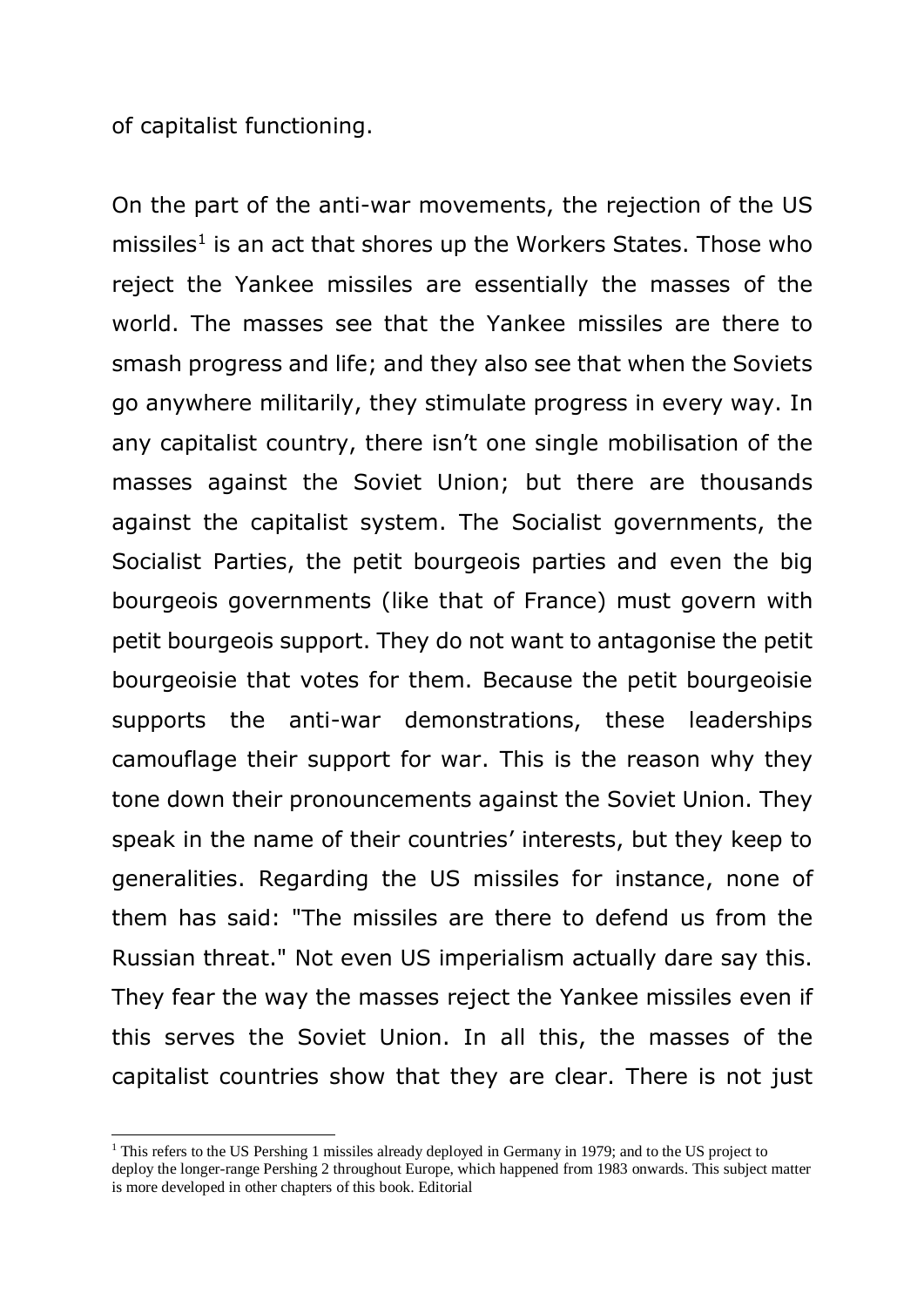the working class in those masses, but very large layers of the petit bourgeoisie as well.

Capitalism is no longer free to launch total war as it used to do in the past. Not in the way of the past. It can no longer terrify the masses as fully as it used to. It fears that there are going to be popular reactions this time, and that it will not be able to control them.

Capitalism dreads the road on which it stands. It is unsure of where it takes it. It is not over-concerned by people being jobless - it can always use this to lower the wages. The danger it perceives is that the unemployed could join Communists, or similar others, who decide that power must be taken. It was precisely to make this less likely that capitalism granted unemployment pay.

One must start from the fact that the capitalist system has become utterly incapable of raising the standards of human life. It can no longer grant any improvement. This abjectness shows in the way Germany - the 'great' German capitalist State - owes fortunes to the capitalists. This is of course one of the ways through which the State is kept under the heel of capital, and dominated by it.

But times are changing.

## J. POSADAS